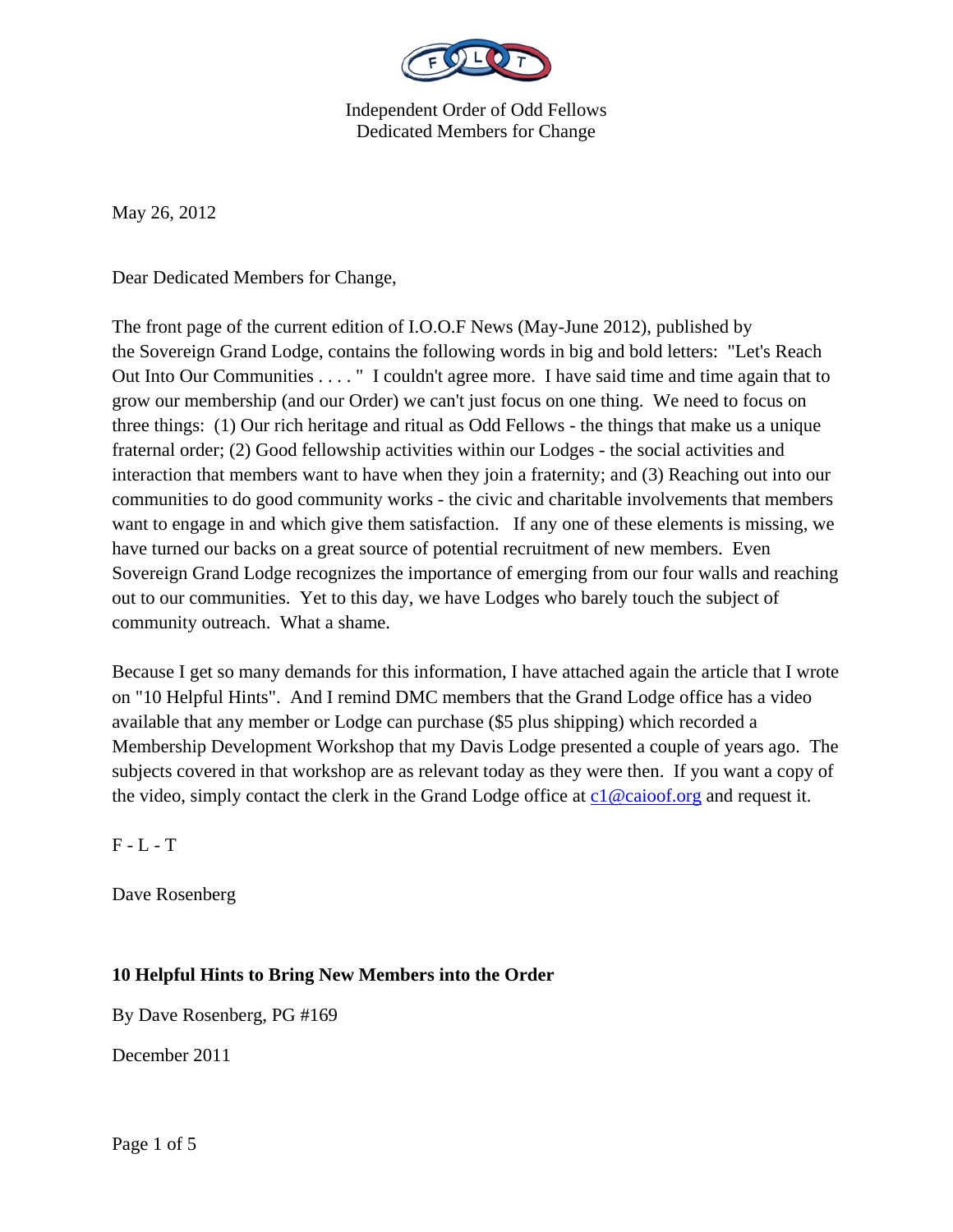

Most of you who read this article will have been Odd Fellows longer (perhaps far longer) than I have been. I'm a relatively new member of the Order, having been initiated in March of 2004. So, as I write this article, I've been an Odd Fellow for about seven years. And yet, I am asked, again and again, for advice on how to bring new members into the Order. In response to these many requests, I've been urged to write this article. And, ladies and gentlemen, we absolutely have to recruit new members – Odd Fellowship in California has now dropped 90% in membership since WW II, and we have less than 5,000 dues-paying members. This situation is unsustainable, and – as Lodges diminish in membership - is causing innumerable problems throughout the state.

I suppose that I'm asked for advice because I have, personally, brought so many new members into Odd Fellowship. Specifically, I've sponsored about 100 new members. In 2009, the Sovereign Grand Lodge recognized me as #2 in the SGL jurisdiction in bringing in new members; and in 2010, SGL recognized me as #1 in the jurisdiction. I am a member of the Grand Lodge's Membership Committee, and I've developed a "Membership Development Workshop" which, by the way, Grand Lodge has available to anyone who wants it, on a DVD. I serve as the Chair of my own Lodge's Membership and Initiation Committee.

Yet, I do not profess to say how YOU or YOUR Lodge should recruit new members. Frankly, that's up to YOU to determine. What I can do is give you some helpful hints that have worked for me. If those hints happen to make sense to you, or fit your style, or you wish to try them out, then please do! So, without further ado, here's Dave Rosenberg's 10 Helpful Hints to Recruiting New Members into the Order:

**Recruitment on the Brain.** The single most effective tool in recruiting new members is to have "recruitment on the brain" at all times. Talking to potential new members is not an occasional thing – it has to be a constant thing. When I meet new folks, I size them up, assess them, get to know them, and often ask them to consider applying for membership to the Lodge. For example, we recently hired a contractor to do some work at our Lodge Hall. After getting to know him, I talked to him about Odd Fellowship, and invited him to apply. He did. And I never give up. I talked to one woman for over five years about joining the Lodge. Recently, she did. I constantly carry application forms in my pocket. You never know when you may need one.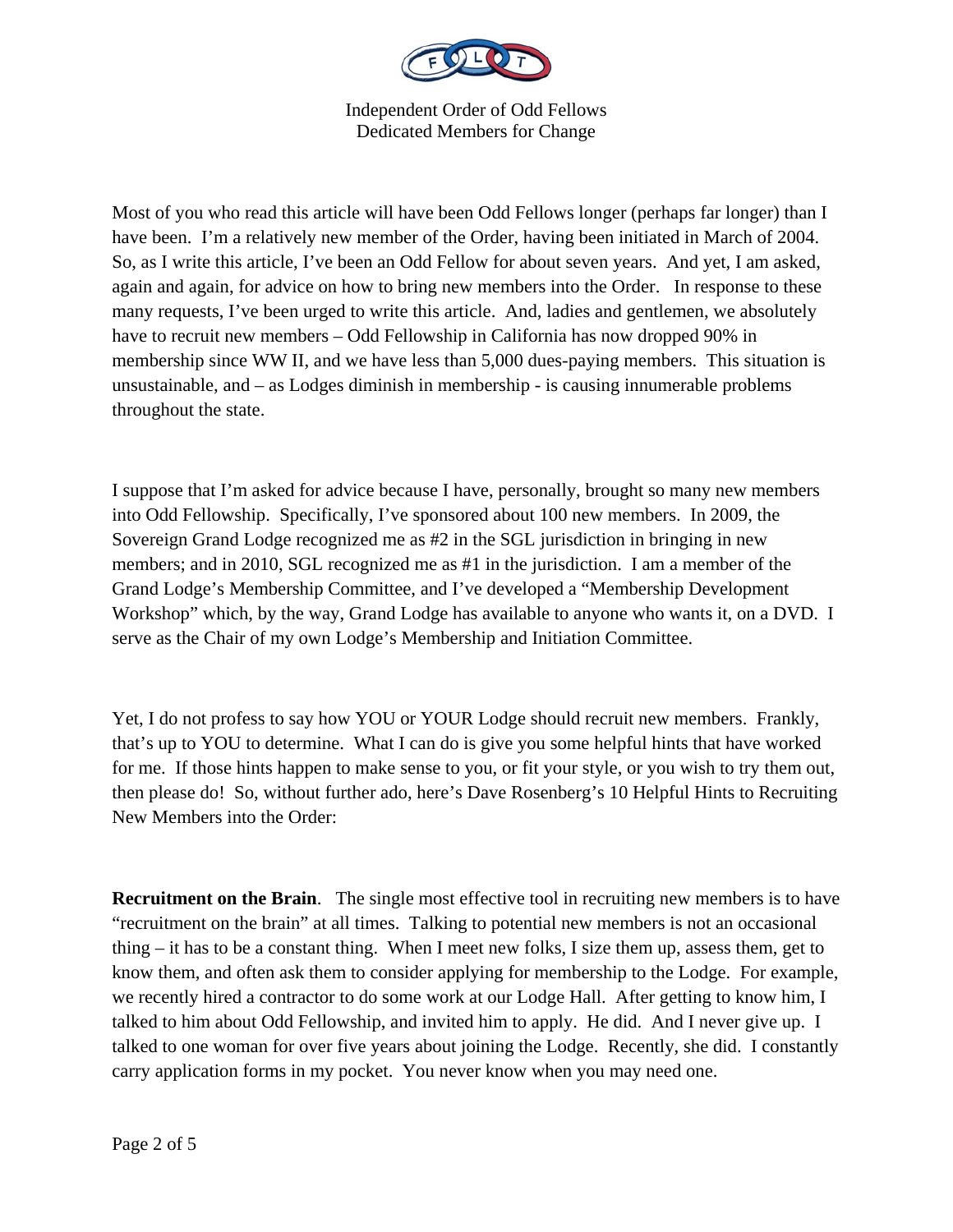

**Functions at the Lodge**. One of the absolute best tools for recruitment is to have an active Lodge. Most of the new members I have recruited have first come into contact with the Lodge through Lodge functions. They come to the function, have fun, meet members and are curious about Odd Fellowship. I have recruited dozens of new members who first came in contact with the Lodge through our community events such as "Breakfast with Santa" or who came to the Lodge as a guest of a member during our annual "OddtoberFest" or when we rented a bus to visit wineries in Amador County. Active Lodges create opportunities to recruit.

**Husbands and Wives**. I have found that one of the best draws for new members is to make it user-friendly for husbands and wives (or significant others), and also for young parents with children. Very few organizations offer couples the ability to work and play together. Odd Fellowship does. Those Odd Fellows Lodges that restrict membership, or discourage membership of women, have cut off 50% of the population. Those Lodges that fail to recruit young parents have cut themselves off from a large segment of the community.

**Community Support**. The regalia, ritual, grips, passwords, and symbols of Odd Fellowship make us unique and distinguish us as a fraternal order. They should and will always be with us. However, virtually no one joins because of that. A full appreciation of the ritual will develop over time. But, frankly, most folks are drawn to IOOF when the Lodge engages in local community support. New members want to be part of good works in the community – whether it's feeding hungry people, or working with people with developmental disabilities, or planting trees. When a Lodge engages in active community support activities, that Lodge opens a gateway to recruitment.

**Good Fellowship**. The other draw for potential new members is good fellowship activities within the Lodge. People today seek a social network and a fun place to enjoy activities with others. When Lodges have a full slate of social activities, recruitment of new members is dramatically enhanced. My Lodge, for example, hosts music events, good fellowship "Lodge Nights", an "OddtoberFest", a Halloween Party, and numerous other social events for members and potential new members. Let's not forget that Odd Fellowship was started in Old England in pubs.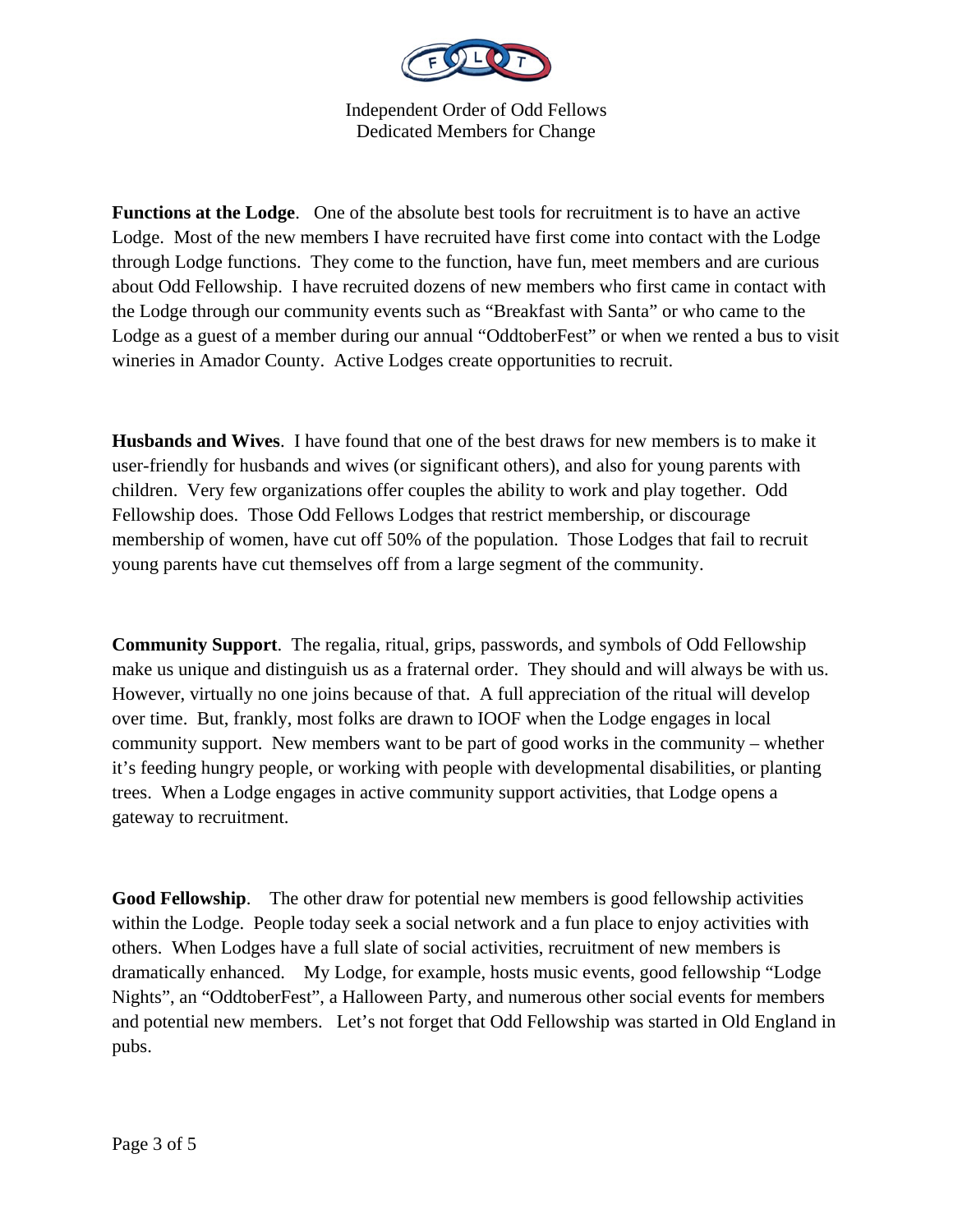

**Social Meetings**. Social meetings are not prohibited by the Code of Odd Fellowship, and in fact, are encouraged by Grand Lodge. What's a social meeting? It is simply a meeting of the Lodge where no regalia are worn, no ritual is employed, and no secret signs, grips or passwords are used. Lodges that engage in social meetings have another huge technique available to them for recruitment. Potential new members can attend, can see what the Lodge is up to, and can meet members.

**Don't Make it Easy**. There are Lodges that are so desperate for new members that when they get one, they immediately rush into an initiation. And then, once initiated, that new member is plunged into a formal, ritual meeting, and often the Lodge never sees him/her again. In my Lodge, the process of joining (we call it the "pledge period") takes at least 5-6 months, the applicants (we call them "pledges") have a number of requirements to accomplish before the interviewing committee and membership even vote on them. This makes the goal of membership a valuable goal for them – plus it gives them a chance to meet the members and for the members to meet them – to determine if Odd Fellowship is the right fit.

**Diversity**. The strength of America is its diversity. That should be the strength of Odd Fellowship, as well. When I recruit new members, I am looking for diversity in age, ethnicity, employment and gender. I want the Lodge to look like my community. It's particularly important to bring in new members in their 20's and 30's. They are the next generation of Odd Fellowship. When a Lodge's members are all in their 60's and 70's and older, it's virtually impossible to attract the younger generation we need to grow.

**Leadership**. A critical factor to growth of a Lodge is the ability to attract community leaders. A century ago, everybody who was anybody in town was an Odd Fellow. We lost that edge over time. But, if you can attract one or two community leaders, those leaders will attract others. Members who are recognized leaders in the community will elevate the status of the Lodge and open the Lodge up to new memberships. In my Lodge, for example, we have elected city and county officials, school board members, the police chief, several judges, the district attorney and public defender, and so on. What a great recruitment tool you have when you can tell prospective members that your Lodge is the Who's Who of the community.